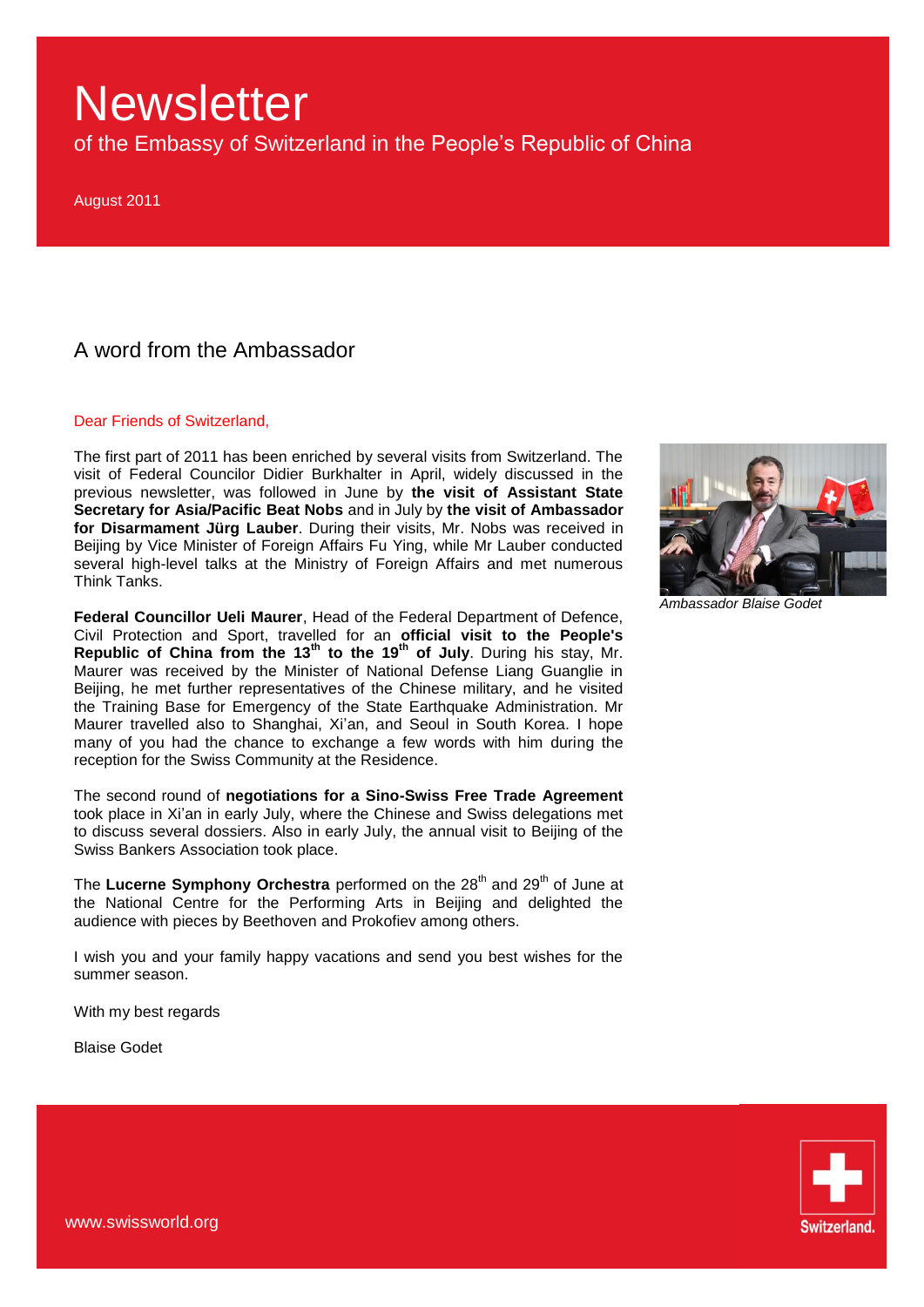of the Embassy of Switzerland in the People's Republic of China

August 2011

### **Upcoming cultural events**

### Tomato Quintet and Weather Tunnel

On **July 27th to August 17th** 2011, the National Art Museum of China will present TransLife, the next installment of the Media Art China series in Beijing. Swiss artists Jeffrey Huang and Greg Niemeyer's projects "Weather Tunnel" and "Tomato Quintet" are displayed, which are supported by Pro Helvetia.

### Geneva Brass Quintet China Tour 2011

Established in 2001, the Geneva Brass Quintet (GBQ) is a chamber music group of Swiss musicians. The Quintet will tour China from **August 18th to 27th** and it is a great opportunity to show the Chinese audience the charm and the uniqueness of their chamber music. The GBQ's repertoire is extremely eclectic in style and period, with a special emphasis on Swiss composers. This event is made with the support of the State and the City of Geneva in cooperation with Wu Promotion.

### "Return to Spiritual Home" - painting exhibition

Swiss painters Leonie Hunn and Victoria Higgin will team up with Chinese artist Ma Ning and Hong Kong artist Lam Yat Fai to showcase their paintings and installation work. By exploring the link between global urbanization and happiness, the artists bring their own cultural background to reflect on the topic. This exhibition is co-organized by the Embassy of Switzerland in China and the EMG Art Center and will be held at EMG Art Center in Beijing from **September 3 rd to November 3rd** 2011.

### Swiss dancing DA MOTUS! at Beijing Fringe Festival

Swiss dancing group DA MOTUS! is invited to perform at the Beijing Fringe Festival from **September 5<sup>th</sup> to 11<sup>th</sup>**. They will bring Chinese audiences two pieces of works, one is on-stage performance "Change", the other one is outdoor performance "En vie…en ville". This dance project is supported by Pro Helvetia.



*Tomato Quintet by Gerg Niemeyer*



*Geneva Brass Quintet*



*Exhibition "Return to Spiritual Home", painting by Ma Ning*



*Swiss dancing group DA MOTUS!*



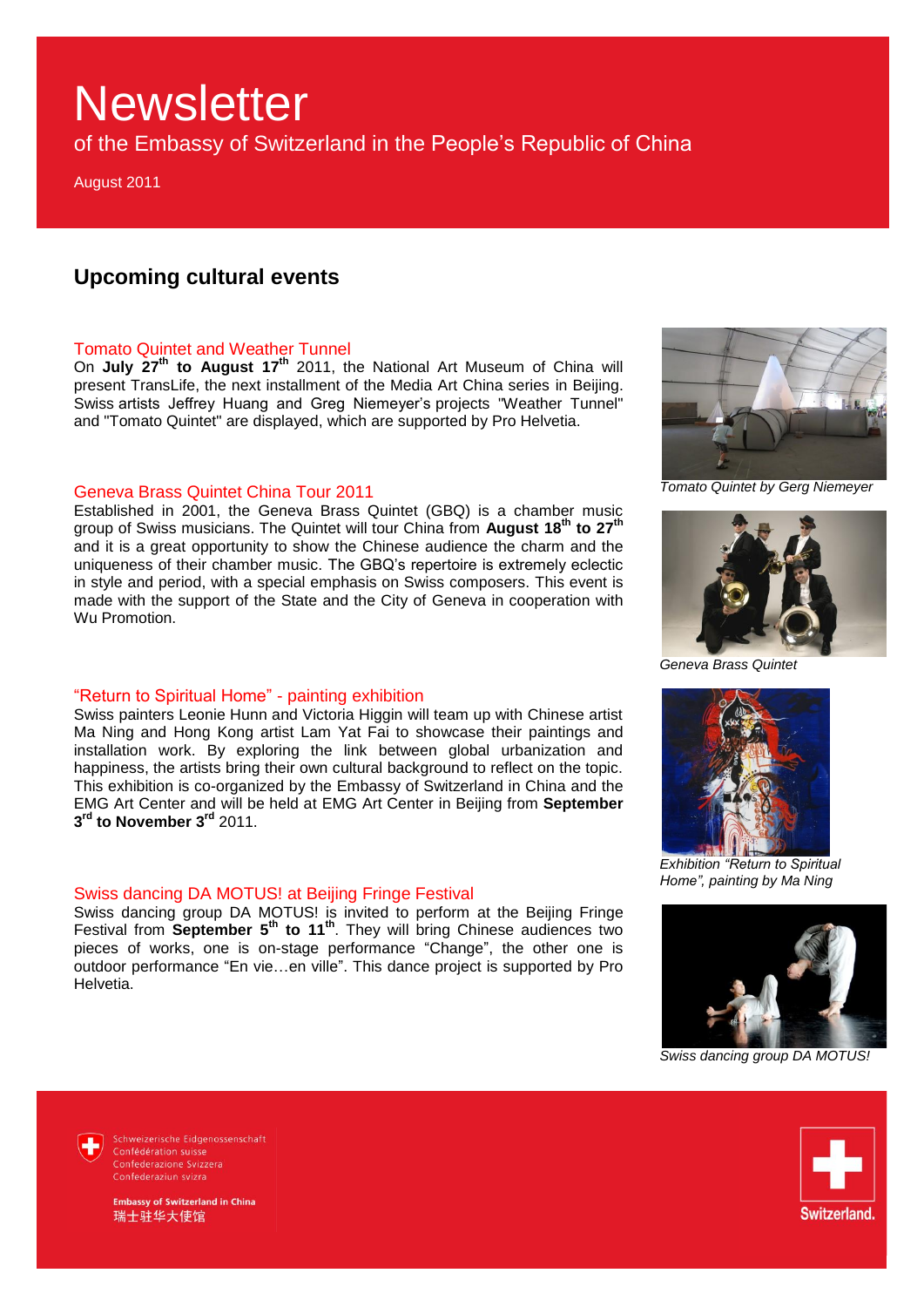of the Embassy of Switzerland in the People's Republic of China

August 2011

### First Beijing International Design Triennial (BIDT)

From **September 28th to October 17th** 2011, the 1st BIDT with "Ren: Good Design" as the theme will be held at China National Museum in Beijing. The Swiss Studio Holzer Kobler Architekturen in collaboration with Chinese designer/Academic Director of Design House of Today Art Museum Li Degeng curate and design "Good Guys", one of five sub-themes of the entire exhibition. "Good Guys" foregrounds contemporary designers concerned with finding new ways to create objects that deal with ostensibly complex social issues filled with both compatibilities and contradictions.



*Swiss architects Holzer & Kobler and Chinese designer Li Degeng*

#### 5 electronic djs' jam session

On the Chinese National Day **October 1st**, 5 swiss electronic djs will gather together, giving a 4-5 hours jam-session at Mastercard Centre (Wukesong Arena, place TBC). This project is supported by Pro Helvetia.

#### Béjart Ballet Asian Tour

Renowned Swiss company Béjart Ballet from Lausanne will tour South Korea and China from **October 1st to 22nd** 2011. For 23 years, the Béjart Ballet has revealed the choreographies of Maurice Béjart all over the world. To perpetuate the master's work, 40 dancers of 15 different nationalities will present Dionysos, the Boléro and a Sino-Swiss creation under the artistic direction of Gil Roman. This exceptional event will bring to China the magic of movement! Béjart Ballet is supported by both the Embassy of Switzerland in China and Pro Helvetia.

#### La Suisse Plurielle – Switzerland and migration in Kashgar

After a successful exhibition held in Hong Kong and Beijing, "La Suisse Plurielle - Switzerland and migration" will head to Kashgar (Xinjiang Uyghur Autonomous Region of the People's Republic of China) to present the nature of immigration today, looking at the Swiss cities of Bern, Lausanne and Lugano. The exhibition will be showcased at the Science Technology and Culture Center of Kashgar in **mid-October** 2011.



*Dionysos (suite), Béjart Ballet* 

*Electronic djs' jam-session*



*After a few weeks Gobigan finds a friend. By photographer Ursula Markus. Exhibition "La Suisse Plurielle"*

Schweizerische Eidgenossenschaft Confédération suisse Confederazione Svizzera Confederaziun svizra

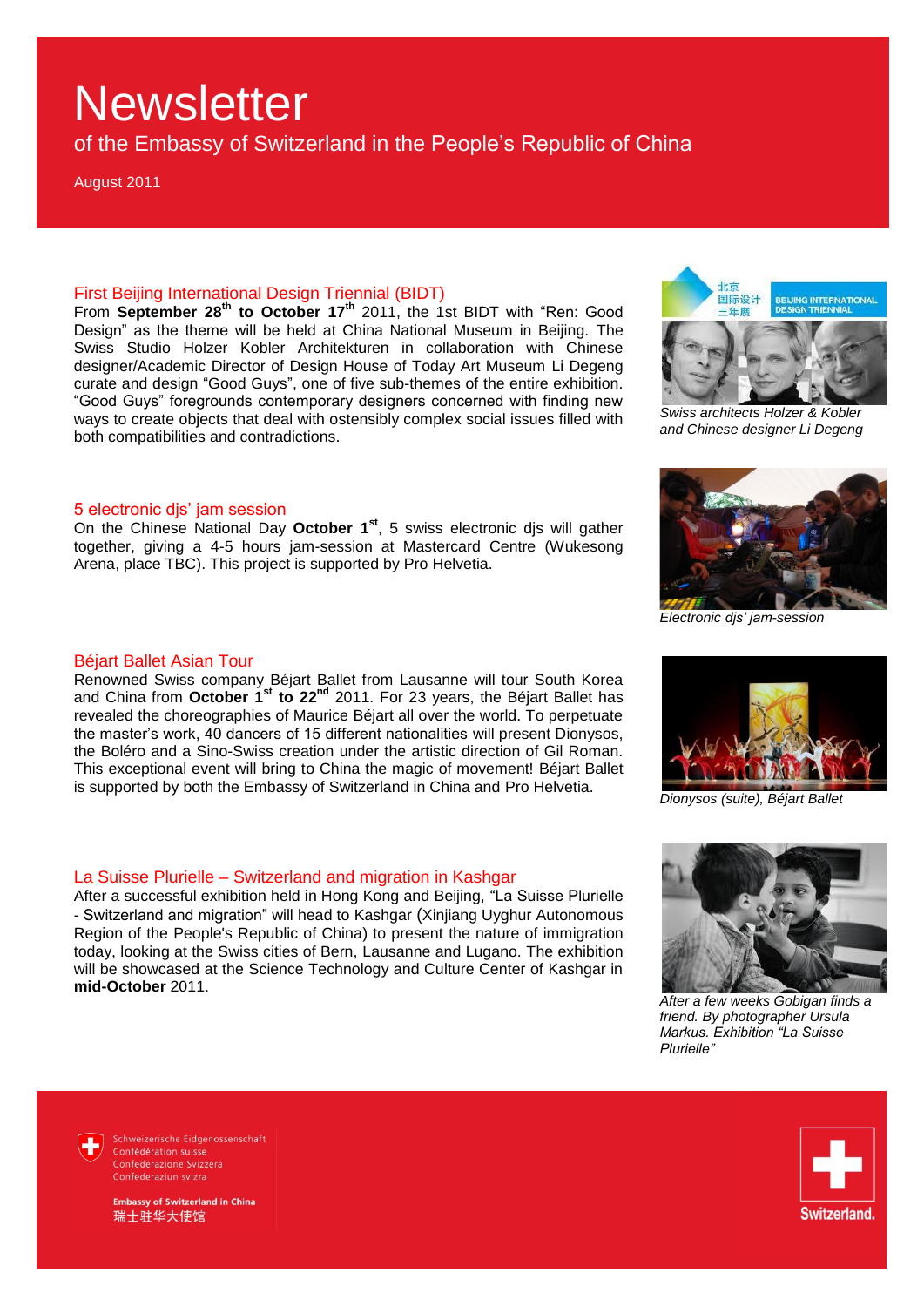of the Embassy of Switzerland in the People's Republic of China

August 2011

### Cédric Pescia China Tour

Cédric Pescia's artistic renown does not need to be proven; he has delivered numerous concerts and recitals at prestigious venues and festivals throughout the world. His love for chamber music has regularly led to performances with other eminent musicians. Cédric Pescia was the brilliant First Prize Winner (Gold Medalist) at the 2002 Gina Bachauer International Artists Piano Competition in Salt Lake City (USA). His upcoming China Tour from **October 20th to 31st** 2011 is a unique opportunity to listen to this very talented pianist. This tour is supported by Pro Helvetia and organized by Wu Promotion.

### Festival Strings Lucerne (FSL) in China

The unmistakable and "golden sound" (Washington Post, 2003) of FSL as well as the long-standing tradition sharpen the orchestra's distinctive profile. FSL broad repertoire reaches from works for string ensemble to extended chamber orchestra and from Baroque to contemporary music. During its China Tour, FSL will head to Shenzhen, Changsha, Wuhan, Beijing (on the occasion of the Beijing Music Festival), Guangzhou and then Macau (on the occasion of the International Music Festival) from **October 13th to 26th** 2011.

For more information, please refer to our regular event announcements at: [www.eda.admin.ch/beijing](http://www.eda.admin.ch/beijing)



*Talented pianist Cédric Pescia* 



*Festival Strings Lucerne*

### **Economic news**

### Seminar on Geneva Securities Convention

On **June 10th** 2011, a delegation composed of international experts and led by the Vice-Director of the Federal Office of Justice, Mrs. Jametti Greiner, came to Beijing to hold a seminar on the Geneva Securities Convention (Unidroit Convention on Substantive Rules for Intermediated Securities). The objective was to share views with Chinese experts and officials on this important Convention.

### FTA negotiations

The second round of negotiations for a Free Trade Agreement between Switzerland and China took place in Xi'an, China, from **July 5th to 7th** 2011. The third round will take place in Switzerland, probably in November 2011.



*2 nd round of FTA negotiation in Xi'an*

Schweizerische Eidgenossenschaft Confédération suisse Confederazione Svizzera Confederaziun svizra

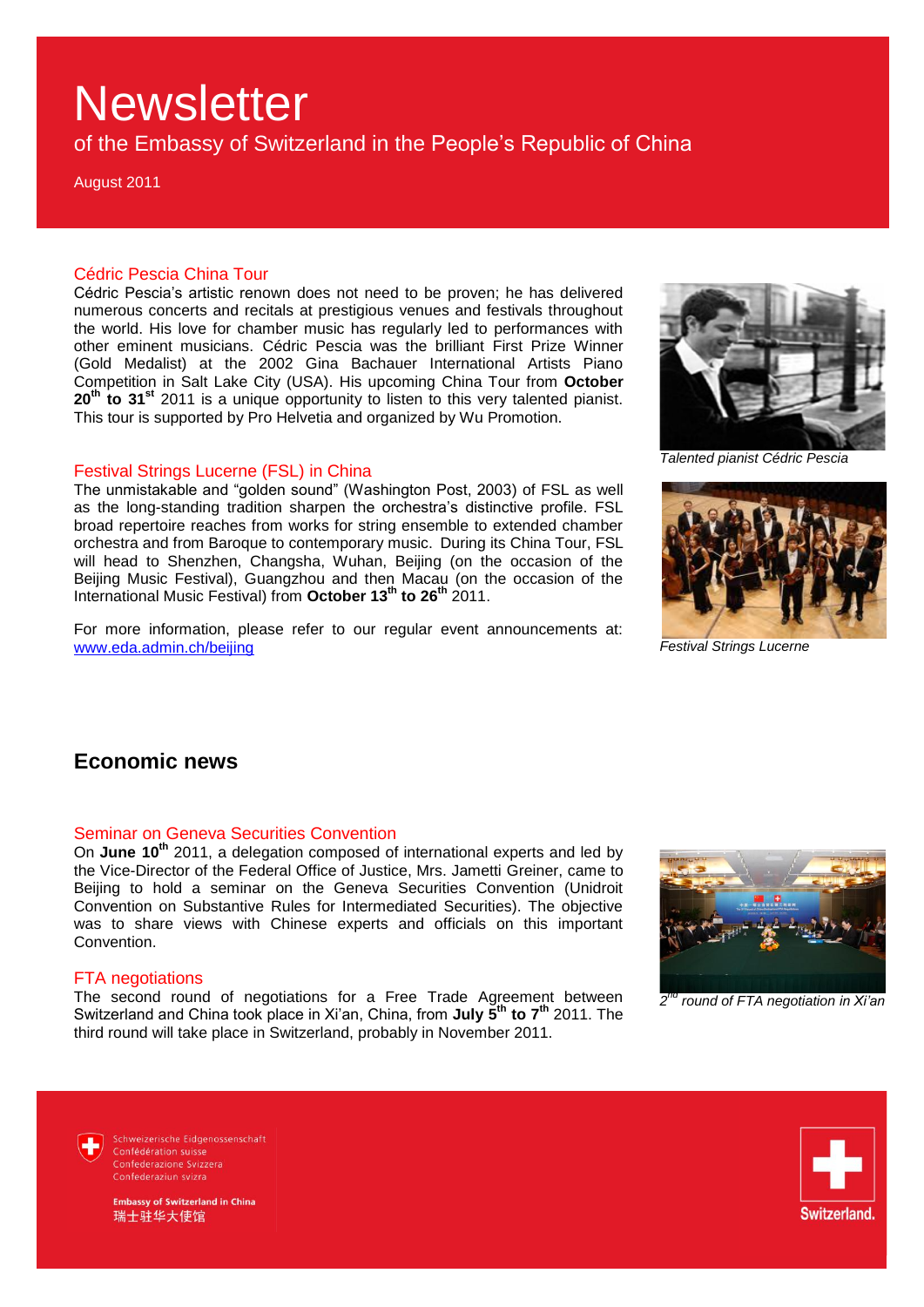of the Embassy of Switzerland in the People's Republic of China

August 2011

### Swiss Bankers Association (SBA) trip to China

A delegation of SBA, led by their president Mr. Patrick Odier, visited China from **July 11th to 15th** 2011. They stayed in Beijing, Shanghai and Hong Kong. In Beijing, they met among others with representatives of Swiss banks in China, members of the Swiss business community, the China banking and securities regulatory commissions, the People's Bank of China and the China Investment Corporation. They also had a meeting with representatives of Swiss media.

### *Upcoming event:*

Visit of State Secretary Ineichen

The new State Secretary for Economic Affairs, Mrs. Marie-Gabrielle Ineichen, will pay an official visit to China from **September 7th to 10th** 2011 in order to meet her Chinese counterparts as well as the Swiss business community.



*SBA President Patrick Odier meets Executive Vice-Chairman of China Banking Regulatory Commission Mr. Yang Zaiping*

### **Swiss Business Hub China**

#### Sino-Swiss Biotech Forum

The Swiss Business Hub China and the Swiss Biotech Association together with the China Medical Biotech Association, Swisscham and Swissnex China organised the Sino-Swiss Biotech Forum which took place on **May 11th** in Beijing.

Switzerland's Biotech industry is amongst the most dynamic ones worldwide. With a highly dynamic Chinese Biotech environment and with a steadily growing market, the Sino-Swiss Biotech forum aimed to introduce Chinese entrepreneurs, associations and companies to the Swiss Biotech market and support both Swiss and Chinese stakeholders of the Biotech industry to meet and exchange information. After the introduction of Switzerland as a business location in general and China and Switzerland as a location for Biotech in specific, the participants were welcome, not only to listen to the following panel discussion, but also to raise their questions and personal views to the panelists on stage. The panel consisted of promoters of the Biotech industry and Biotech entrepreneurs, both from China and Switzerland. The participants also extensively took chance of the possibility to network after the forum.



*The panellists during the panel discussion at Sino-Swiss Biotech Forum*

Schweizerische Eidgenossenschaft Confédération suisse Confederazione Svizzera Confederaziun svizra

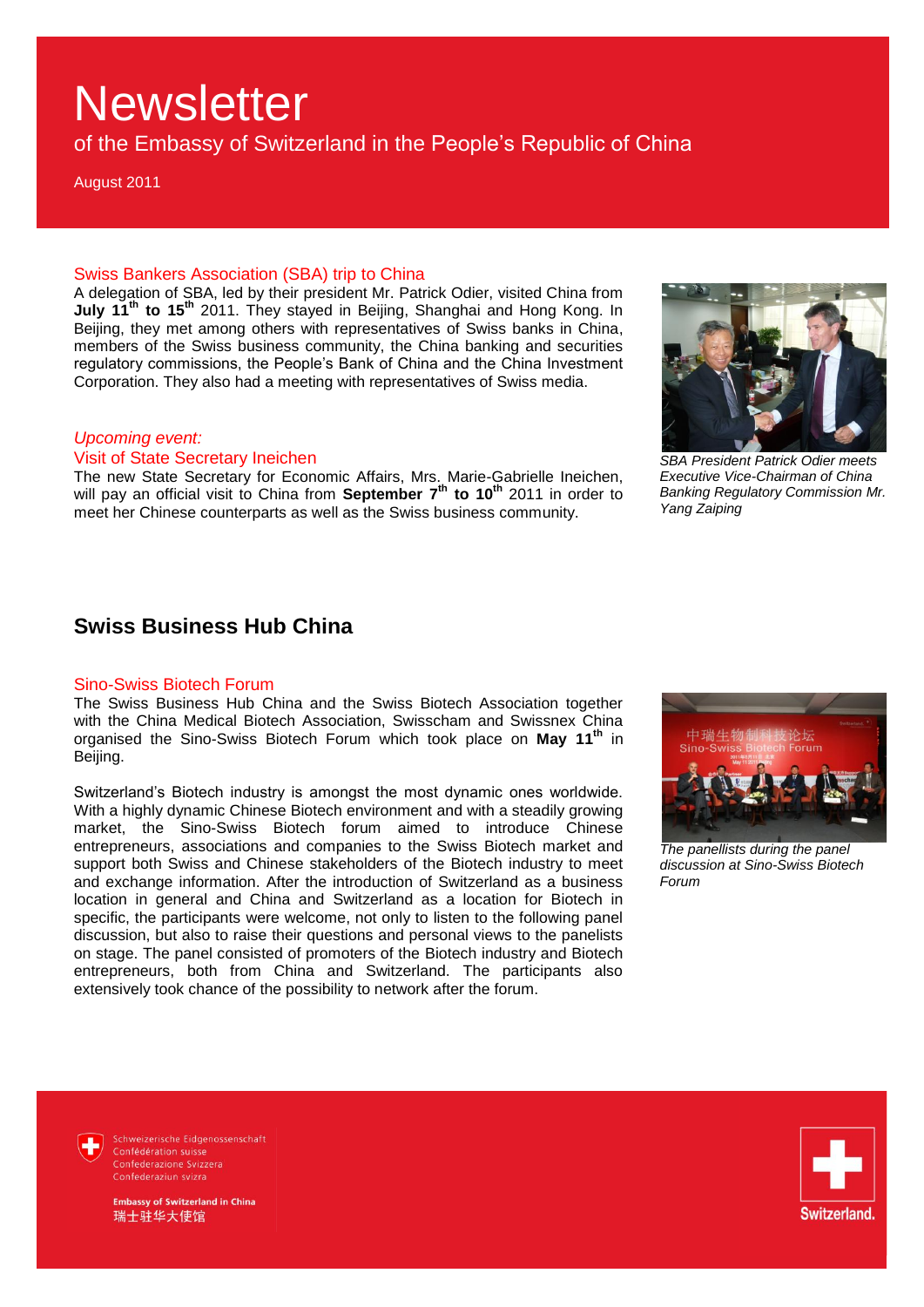of the Embassy of Switzerland in the People's Republic of China

August 2011

#### Investment Seminar and Roadshow in Suzhou

The Switzerland Trade & Investment Promotion organized an investment Seminar in Suzhou on **May 25th** and **26th** 2011. As one of China's most important economic focal points, Suzhou has the largest local economy in Jiangsu, accounting for 19.6% of the Province's total GDP. The event aimed at informing internationally oriented Chinese companies about the advantages of setting up a headquarter in Switzerland. After the seminar, a road show, company visit by the Swiss delegation, was organized in order to introduce Switzerland to local managers and entrepreneurs who are interested in knowing more about establishing a business abroad. The seminar was attended by around 50 participants and during the road show, the Swiss delegation visited altogether 3 companies, including Testunit, front runner of China's precision machinery industry, Golden Mantis, one of the biggest interior construction and decoration material manufacturers and Medinoah, a startup company in the chemistry industry.



*Ambassador Blaise Godet addresses a few opening remarks to the participants at the investment seminar in Suzhou*

### **Cultural news**

### Beijing Concert of Christian Zender during Beijing Hanggai Festival

On **May 18th and 19th** , two international, ethnic bands - Mongolian folk alchemists Hanggai and Swiss musician Christian Zehnder with his trio brought Beijing audiences unforgettable experiences in Mao Live House and 2 Kolegas Bar. These two nights are special celebrations of Khoomei - Christian Zehnder combines Khoomei with jazz music, and Hanggai fuses it with rock. Virtuosic overtone singing blended typical horseback rhythms with morin khuur, two bands performed on the same stage rendering audiences agog wherever they went.

### Photo Exhibition "ICE, Journey to the Land of Icebergs"

Produced by Dr. Bolognesi, a Swiss meteorologist, and presented by the "Caves de Courten Association" from Sierre, the exhibition "ICE, Journey to the Land of Icebergs" was successfully opened in Tianjin on **May 28th** at the Astor Hotel. On the same day, a lecture was given by Dr. Bolognesi on the theme "The icebergs of Greenland" on the occasion of the European Day. The exhibition was then showcased at Tianjin University and is currently touring companies which sponsored the exhibition. At the end of its China tour, the exhibition will head to Grenoble (France), to Switzerland at the EFPL and to Canada. Thanks to a very active association, the exhibition made its ways to China!



*Hanggai and Christian Zehnder Trio performed on the same stage at Mao Live House*



*Dr. Bolognesi at the exhibition "ICE, Journey to the Land of Icebergs"*

Schweizerische Eidgenossenschaft Confédération suisse Confederazione Svizzera Confederaziun svizra

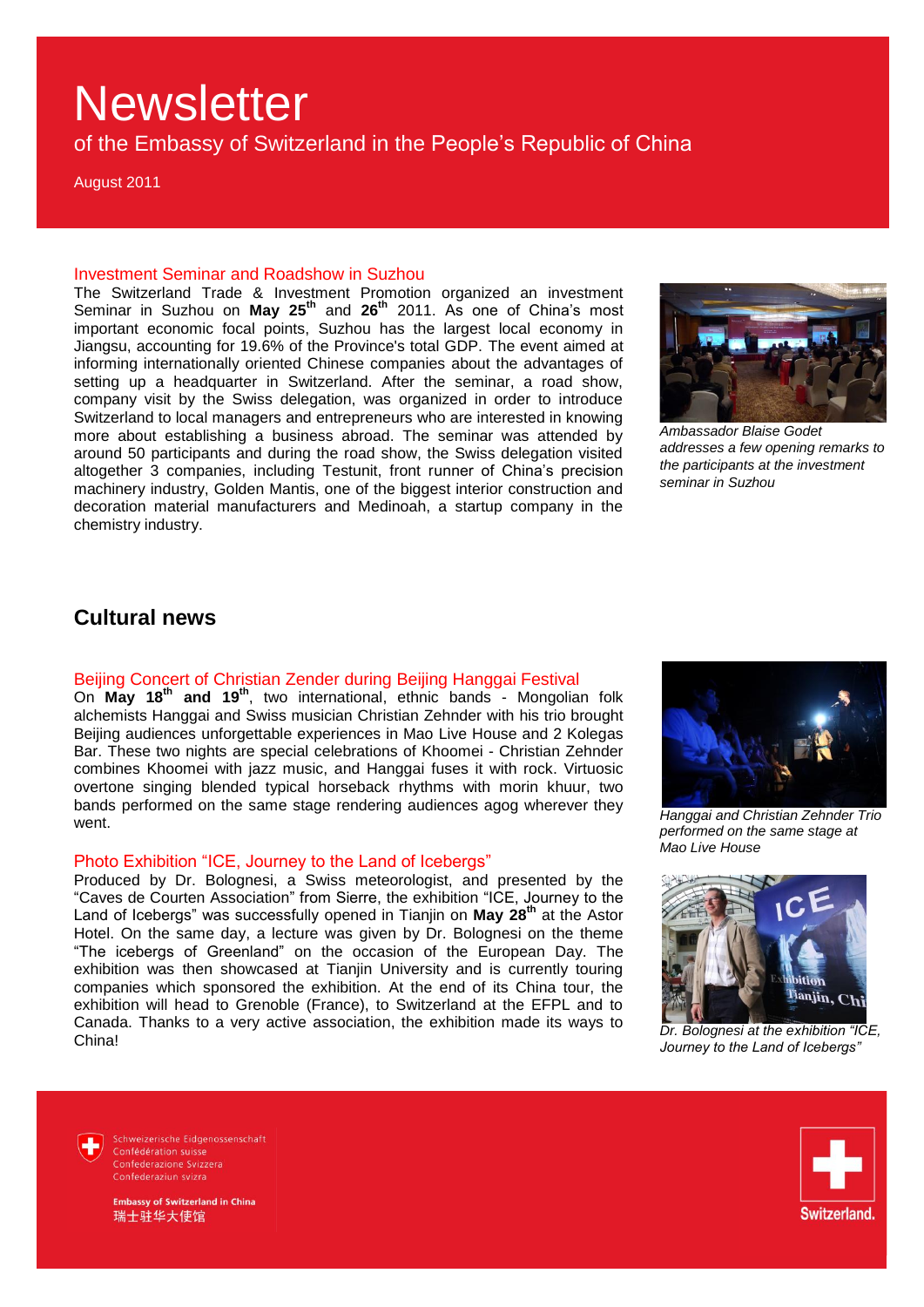of the Embassy of Switzerland in the People's Republic of China

August 2011

### Lucerne Symphony Orchestra (LSO) China Tour

Switzerland's oldest Symphony Orchestra and its 66 musicians were warmly welcomed on the occasion of their two concerts in Beijing at the National Center for the Performing Arts (NCPA) on **June 28th and 29th** 2011. Fazil Say and Ning Feng, the two soloists with whom LSO cooperated for their China tour, made a huge impression on the audience while performing Beethoven and Prokofieff. Last but not least, James Gaffigan, the new chief conductor of the LSO for the 2011/2012 season, was also highly acclaimed for his incredible talent. Ambassador Blaise Godet hosted a reception for the performers backstage.

This event was made in cooperation with Käch Artists & Promotion and Kajimoto Music and was supported by Pro Helvetia.



*Lucerne Symphony Orchestra welcomed at NCPA by Ambassador Godet*

### Not Vital at UCCA

UCCA welcomed "Full On", an exhibition of sublime and never-before-seen paintings by Swiss artist Not Vital from **May 28th to July 10th** 2011. Indeed, an entirely new body of work was showcased; oil on canvas portraits inspired by Not Vital's life in Caochangdi district (Beijing), where the artist has recently established one of his many studios. The exhibition was curated by Jérôme Sans, UCCA Director.



*"Full On" by Not Vital at UCCA*

### **Science, Education and Health news**

#### China-Switzerland Youth Dialogue

The first China-Switzerland Youth Dialogue was held on **June 18th** 2011 in the Beijing Botanical Garden Cherry Vale, and co-hosted by the Swiss branch of Western Returned Scholars Association and the Embassy of Switzerland. More than thirty participants from China and Switzerland attended the event. All have one thing in common: They have studied or lived in both countries. Participants exchanged views and summarized their national images in the eyes of the other country. Several topics were discussed: i.e. national image, national stereotype and stereotype revaluation, the cross-cultural understanding, opportunities and challenges posed by evolving Sino-Switzerland bilateral relationship, etc. Participants actively shared their different perspectives and valuable experiences.



*Swiss and Chinese students met in Botanical Garden*

Schweizerische Eidgenossenschaft Confédération suisse Confederazione Svizzera Confederaziun svizra



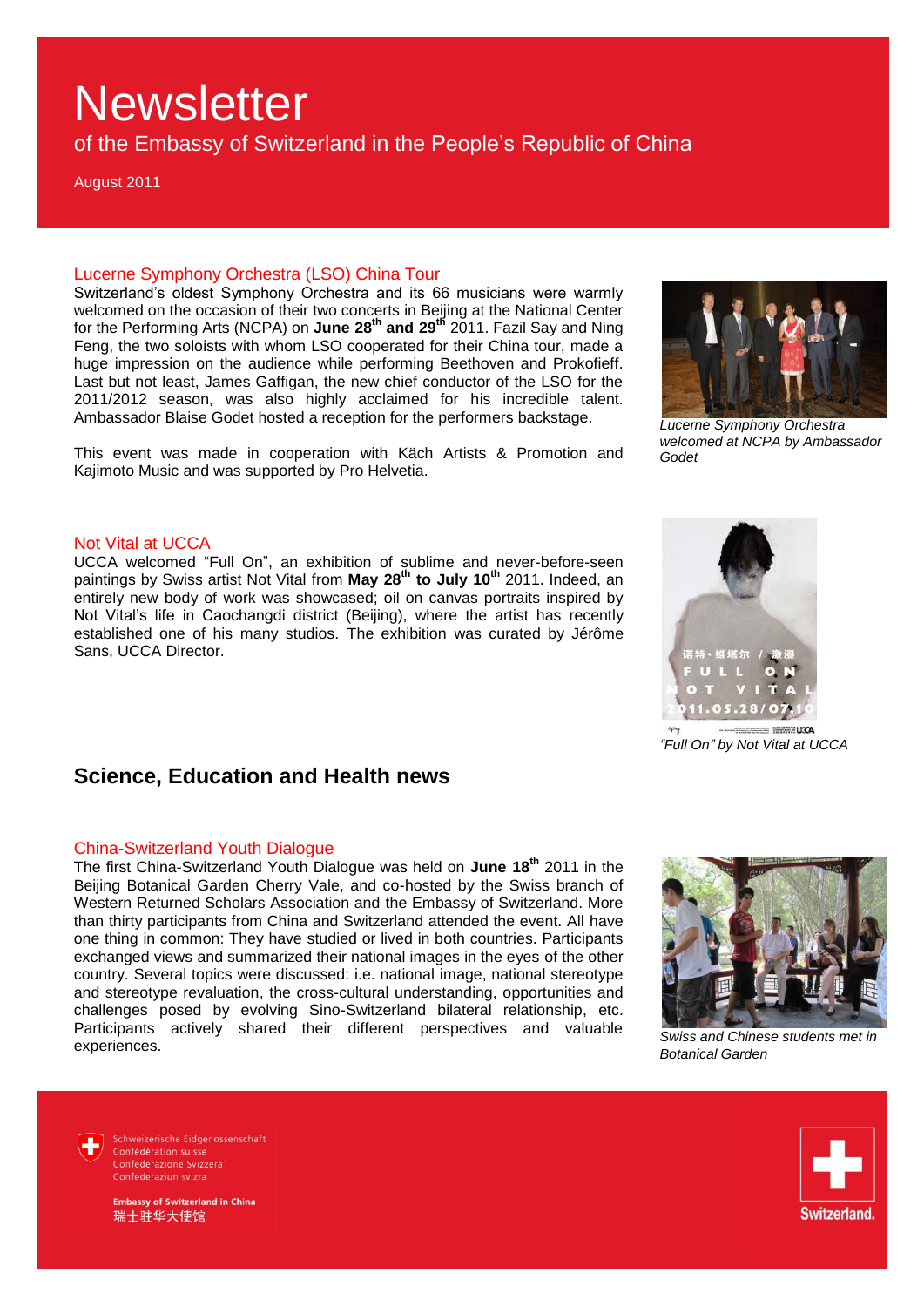of the Embassy of Switzerland in the People's Republic of China

August 2011

### Executive MBA in Management of Technology - Study Trip to China

On **June 22nd** , 27 highly innovative & entrepreneurial participants of the EMBA-MOT program at EPFL arrived at the Embassy of Switzerland. The visit happened to coincide with the visit of the Assistant State Secretary in charge of Asia/Pacific, Ambassador Beat Nobs and a combined event could therefore be organized. Ambassador Blaise Godet warmly welcomed the delegation from EPFL followed by a presentation of the EPFL-EMBA program by Nicolas Musy and a practical example given by one of the EMBA students. The highlight of the event was the speech "Importance of China in the Swiss Foreign Policy" by Ambassador Nobs. During the dinner at the residence of Ambassador Godet the participants had the chance to exchange further ideas with Ambassador Nobs.



*EMBA - MOT program Participants in Beijing*

#### 2011 Diplomacy Executive Education Training Course

The second Global Health Diplomacy Executive Education Training Course was held in Beijing from **July 25th to 29th** 2011. The course was organized by the Graduate Institute of Geneva in cooperation with the Institute for Global Health, Peking University and supported by the Department of International Cooperation, Ministry of Health China (MoH), the Swiss Federal Office of Public Health, Switzerland and the Health Human Resources Development Centre, MoH.

### ETHZ President met alumni in Beijing

On July 30<sup>th</sup>, Mr. Ralph Eichler, President of the Federal Institute of Technology in Zurich (ETHZ) met with alumni of ETHZ in a courtyard restaurant in downtown Beijing. This event was supported by the Science Counsellor of the Embassy of Switzerland in China.

# *2011 Global Health Diplomacy*

*Executive Education Training Course*

### **Cooperation news**

#### Participation in International Conferences about Climate Change

The China Research Center for Public Policy invited Switzerland to an internal discussion with Mr. Su Wei, General Director, Department of Climate Change at the National Development and Reform Commission (NDRC) on **April 16th** . Mr. Su and invited government departments gave an update on the status of the international Climate Change Negotiation and domestic policy.



*4 th World Economic and Environmental Conference, Qingdao*

Schweizerische Eidgenossenschaft Confédération suisse Confederazione Svizzera Confederaziun svizra



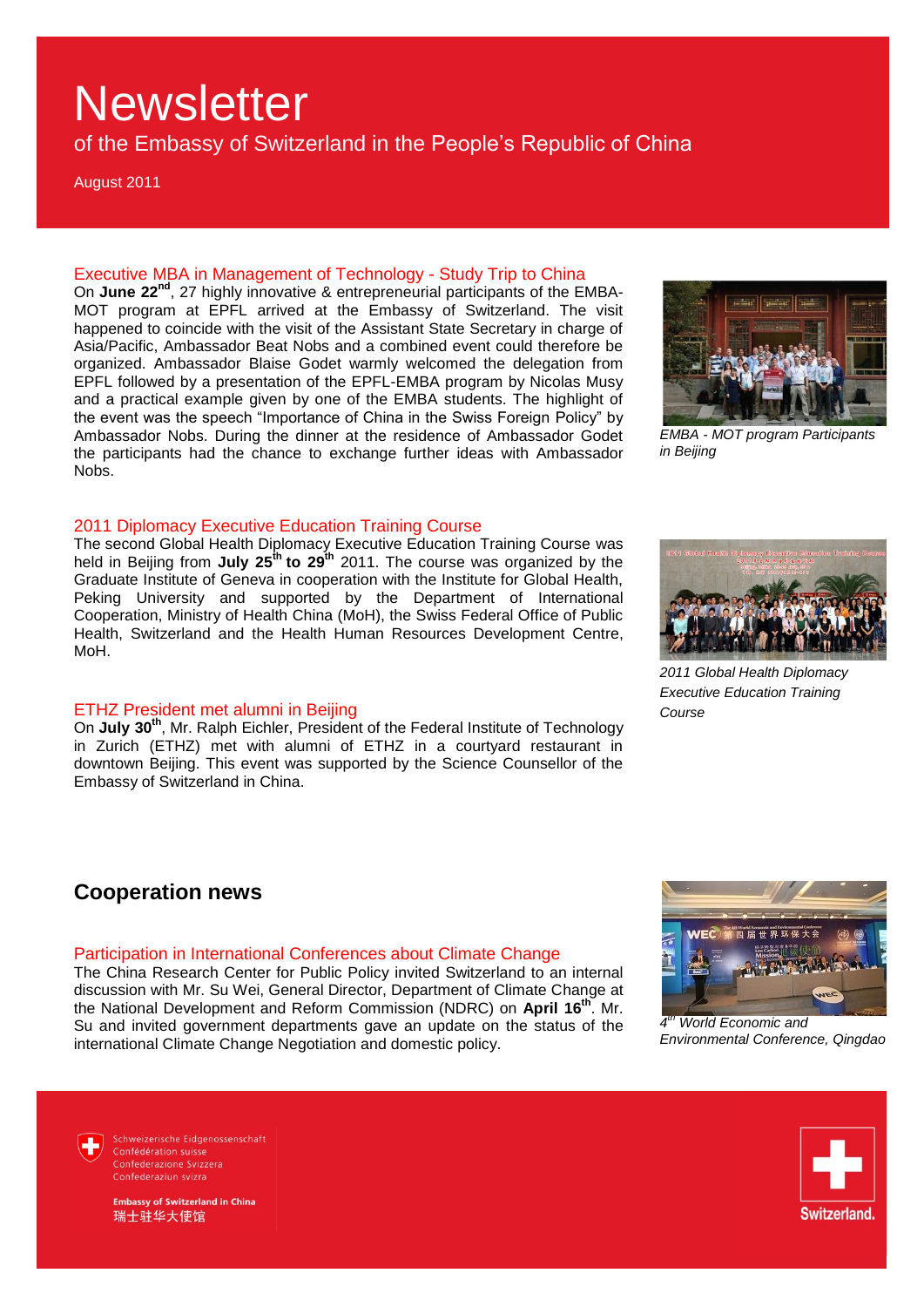of the Embassy of Switzerland in the People's Republic of China

August 2011

Invited by NDRC, the Embassy participated in the "High-level International Conference on Climate Change and Green, Low-carbon Development on **June 22th to 24th**. The conference provided an excellent platform to demonstrate to the international community how China addresses the climate change agenda.

The Embassy also participated in the 4<sup>th</sup> World Economic and Environmental Conference "Low Carbon Mission in the Economic Transition and Development" on **June 18th and 19th** in Qingdao. As expert panel member in the "Forum on sustainable Development in Green Buildings and Property", the Embassy discussed in particular current challenges and solutions.



*4 [th](http://www.wec-wec.net/newsMedia2.aspx?new_id=282) World Economic and Environmental Conference, Qingdao*

#### MoU signed between Baoding Municipality and SDC

On **June 24th**, the People's Government of Baoding Municipality signed a "Memorandum of Understanding for Cooperation and Dialogue on Climate Change" (MoU) with the Swiss Agency for Development and Cooperation (SDC). During the visit of the SDC delegation to Boading, Mr. Ma Yufeng, Executive Deputy Mayor of Baoding Municipal Government and member of Baoding's CPC, shed light on his city's low carbon developments. The visit was also an opportunity to meet with the municipal department in charge of implementing low carbon initiatives. Both signatories see the MoU as a stepping-stone for further cooperation and expressed their interest in strengthening links between Baoding municipal government and SDC over the coming months in order to promote concrete and targeted actions to address climate change.



*Signing of the MoU between SDC and Baoding Municipality*

#### MoU signed between Ministry of Commerce and SDC

On **June 27th**, Ambassador Godet and Assistant Minister, Mr. Yu Jianhua signed the MoU on development cooperation that is now the framework for all SDC programs in China. It covers bilateral cooperation, cooperation on global issues as well as humanitarian aid. Both sides welcomed the further strengthening of relations and coordination foreseen under this MoU. New areas of cooperation such as trilateral initiatives with other countries, replication of successful experiences made in China in poorer countries as well as the possible financial dialogue between Switzerland and China were discussed.



*Signing of the MoU between Ambassador Godet and Mr. Yu Jianhua, Assistant Minister, Ministry of Commerce* 

Schweizerische Eidgenossenschaft Confédération suisse Confederaziun svizra

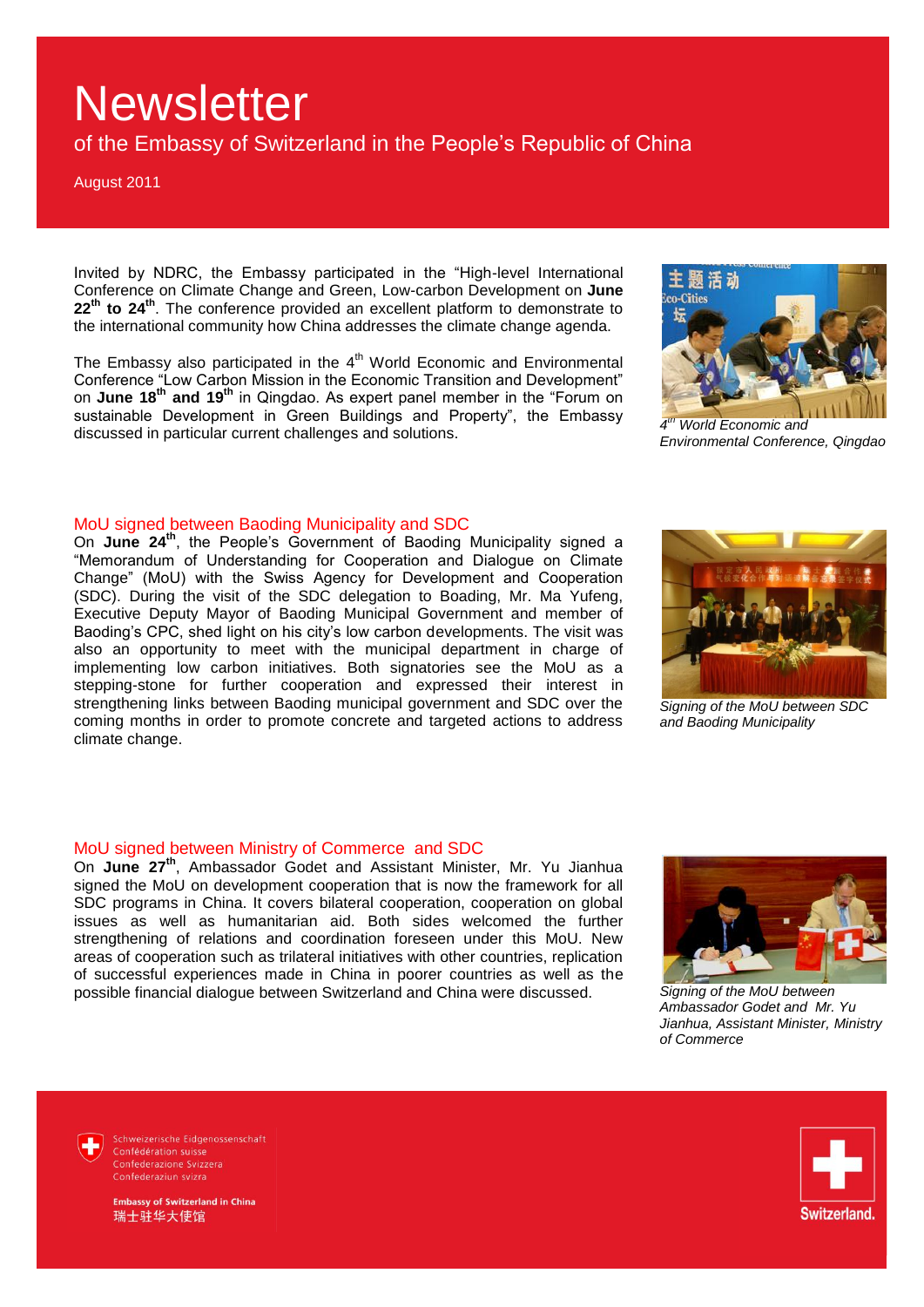of the Embassy of Switzerland in the People's Republic of China

August 2011

### **News from the Embassy**

### *Focus on … the team of the Visa Section*

The Visa Section is in charge of the visa applications for citizens of the People's Republic of China, Mongolia and the Democratic People's Republic of Korea. As Switzerland became a Schengen member in December 2008, the visa section is in charge of issuing Swiss Schengen visa with main destination Switzerland. The visa department - although situated away from the main building in a pavilion made of bamboo - is very well known as the heart of the Embassy. The visa section is the gateway to Switzerland and therefore for many customers the first impression of Switzerland. China has become one of the main actors in tourism for Switzerland and it is not surprising that some days there are long queues in front of the Embassy and inside the visa pavilion it can become quite hectic.

Efficiency and a friendly public service are two of the main requirements of the employees of the visa Section - so we can finally say: "Bon voyage", enjoy your stay in main destination Switzerland.



*From left: 1st row: Lan Sun, Helene Zingg, Sylvie Rochat, Flavio Engi 2nd row: Endre Adorjani, Tobias Munz, Liuwang Sun, Wen Ya, Zou Rui, Hui Zhang*

### *Farewell and welcome*

The Embassy wishes our Minister and Deputy Head of Mission, Ms. Krystyna Marty, Deputy Head of Political Section, Mr. Pierre Hagmann, and our SDC representative for bilateral cooperation and humanitarian aid, Mr. Christoph Lang, all the best in their new postings. We give our warm welcome to Ms. Salome Meyer, Ms. Fabienne Aemisegger and Ms. Patrizia Palmiero who are succeeding them in their positions.



Schweizerische Eidgenossenschaft Confédération suisse Confederazione Svizzera Confederaziun svizra